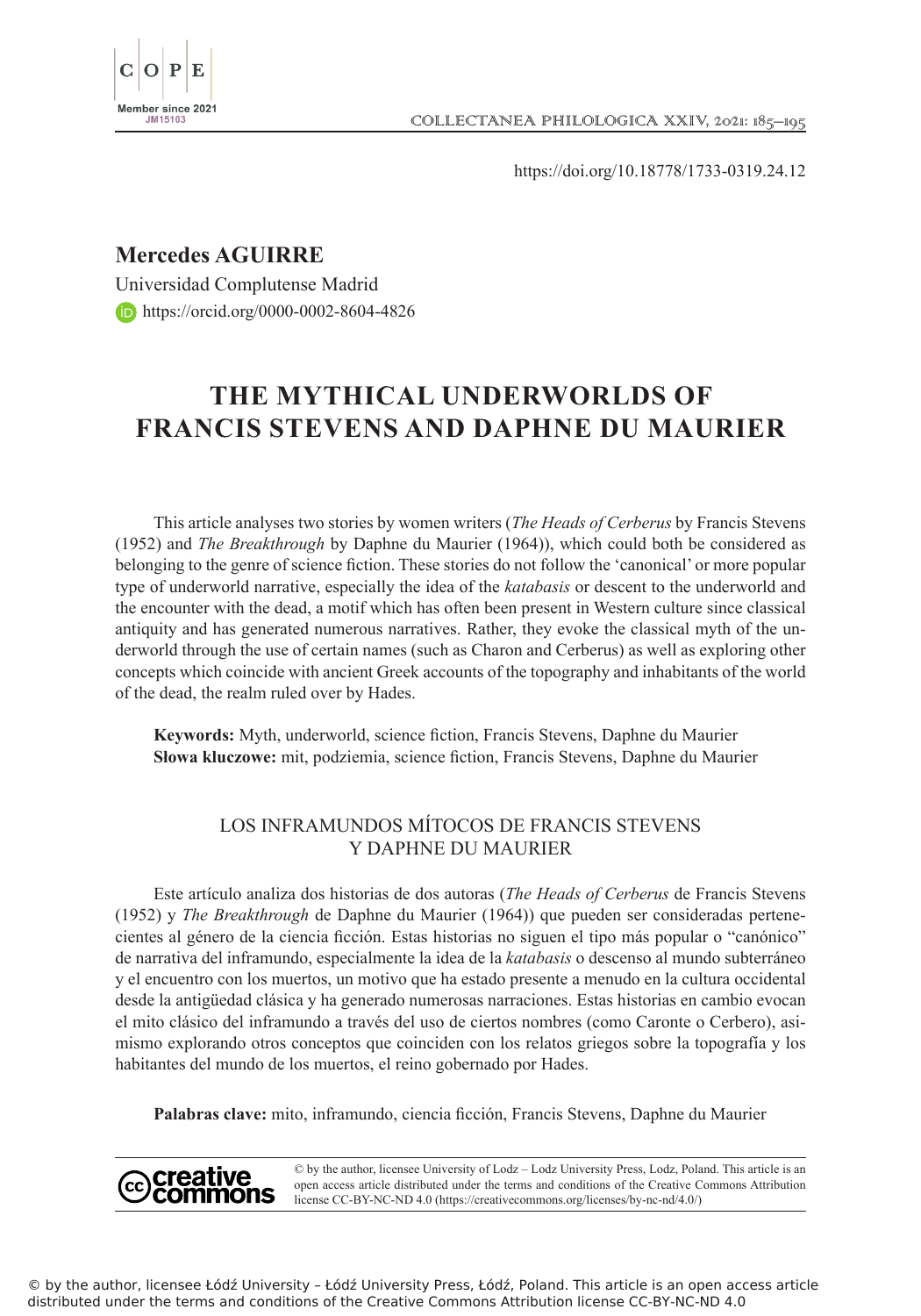Classical mythology offers to fantasy and science fiction many powerful representations, involving not only characters, motifs and mythical structures, but also names and visual images (Provini and Bost-Fiévet 2014: 32). Mythical names, for instance, have frequently been chosen for science fiction movies as they produce immediate recognition and help to identify new realities or unknown and mysterious situations; examples would be the Titan Prometheus in Ridley Scott's film *Prometheus* (2012), or Apollo in the 'Arrow of Apollo' in the series *Battlestar Galactica* (2003–2009). These representations appear in different forms, and their relationship with their mythical sources is not necessarily direct, as recent scholarship has demonstrated. Claire Cornillon, for instance, maintains that contemporary authors usually take inspiration from a general mythical motif rather than a particular version of a myth, and often the hypotext is difficult to identify as the mythical motif inscribes itself within a complex web of references (Cornillon 2014: 177). Again, in the view of Mélanie Bost-Fiévet and Sandra Provini (2014: 274), the use of ancient elements in the construction of an imaginary world differs according to the author's knowledge of the Greek and Latin texts – whether this is first- or second-hand, or derives from academic research or its vulgarization.

In this article I discuss one such mythical representation: the classical myth of the underworld. In Greek mythology the god Hades reigns over the land of the dead (also called Hades as the house of the god), and several Greek narratives describe the underworld, its topography and its inhabitants; Book 11 of Homer's *Odyssey* is the earliest example. Such descriptions and visions of the afterlife – later rewritten by Roman authors, such as Virgil in the *Aeneid* – became a tradition which has strongly influenced Western culture until today (Fletcher 2019).

The stories which I present here to illustrate the modern reception of the myth of the underworld were written by two  $20<sup>th</sup>$ -century female writers, who approached a field, science fiction, which had been traditionally and predominantly masculine. Its focus on science and technology seemed 'naturally' to exclude women and considerations of gender, even though, over its history, the genre has featured a number of female authors (back to Mary Shelley's *Frankenstein*) (Armitt 1991: 4) and has functioned as a fertile environment for the exploration of socio-cultural understandings of gender (Merrick 2003: 241). However, although the writers of the two stories are women, the stories themselves are not women-focused, and in general issues of gender are not predominant in them. Nor could the stories be considered as 'feminist science fiction', although I shall later introduce a particular qualification of that point in relation to Francis Stevens' story. Science fiction is less central to Daphne du Maurier's work than it is to that of Francis Stevens, who, as I shall mention later, became an important figure at the dawn of the genre, whereas Daphne du Maurier's main themes concern romantic fiction, mystery and suspense. The questions which I will be addressing in relation to the two selected stories are: how the authors invoke the myth of the underworld, and whether they have similar or different practices or strategies in doing so.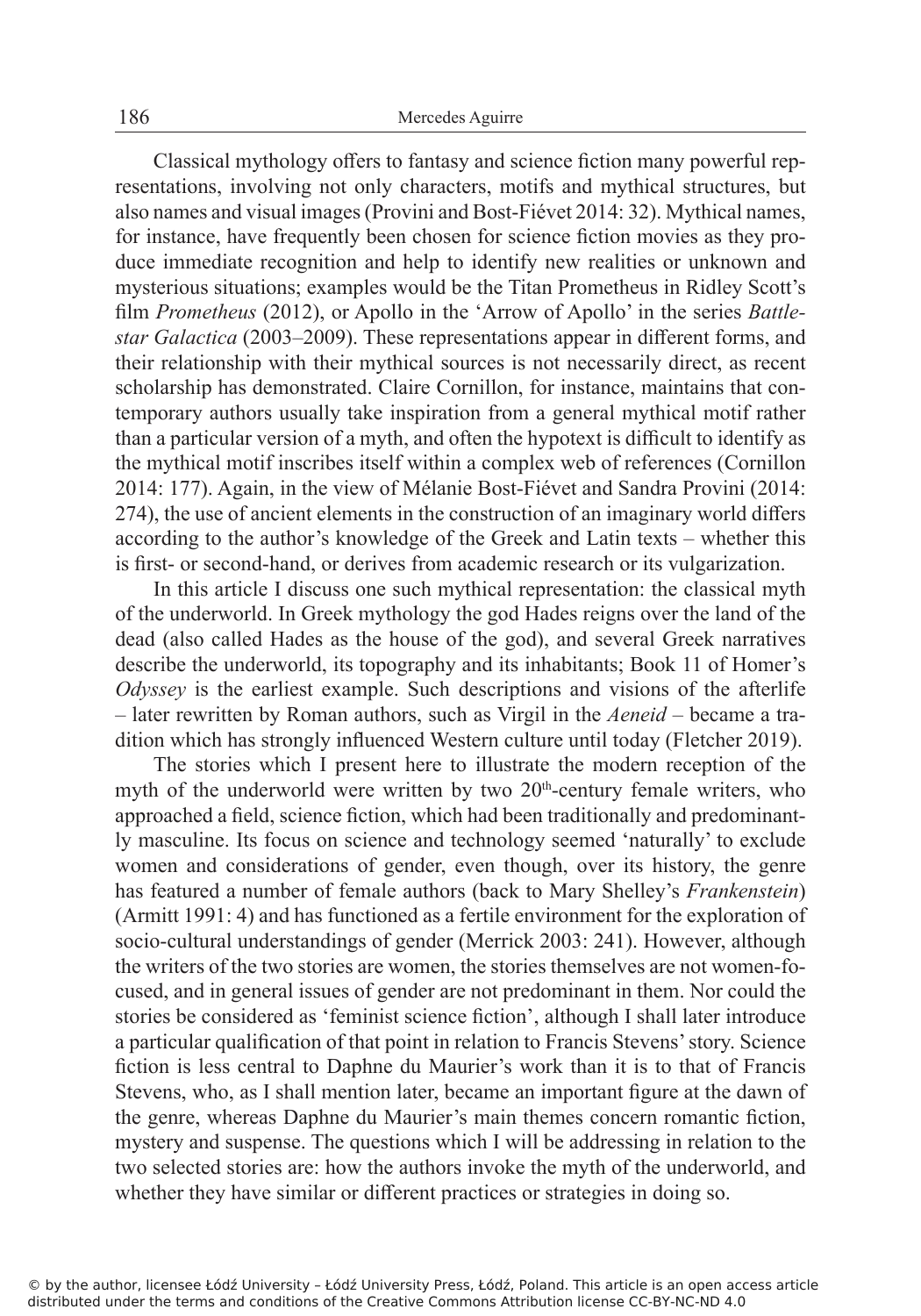#### **Francis Stevens,** *The Heads of Cerberus*

Francis Stevens is the pen-name of Gertrude Mabel Barrows Bennett (1883– 1948), who was the first major female writer of science fiction in the USA, and has been credited as the inventor of "dark fantasy" as a subgenre. She began publishing her stories under the name of 'G. M. Barrows' to disguise her gender, and finally – on the advice of her publisher – adopted the pseudonym 'Francis Stevens'. *The Heads of Cerberus* was written in 1919 but first published in book form in 1952 (Bleiler 1990: 704; Stableford 2003: 30).

Stevens drew sporadically on classical themes throughout her work, which suggests a degree of familiarity with them. Her 1918 short story *The Labyrinth* invokes Greek mythology, as does her 1920 novel *Claimed*, with its references to the god Poseidon and the myth of Atlantis.<sup>1</sup> In *The Heads of Cerberus,* the presence of the classical underworld is already explicit in the novel's title, which refers to the adorned lid of an artistic object:

It seemed to be a glass vial. About six inches in length, it tapered to a point at one end, while the other was capped with silver, daintily carved to the shape of three dog's heads. [...] The vial was filled to the top with some substance. (p. 18).

It's old and they say 'twas made in Florence centuries ago. Said to be carved by Benvenuto Cellini for his patron, the Duke of Florence [...] (p. 19)

The Heads of Cerberus', it's called [...] the legend runs that the gray dust within it was gathered from the rocks at the gates of Purgatory by the poet Dante [...] (p. 20).<sup>2</sup>

The author is quite deliberate in using the mythological name of the canine guardian of Hades, and this already situates the reader within the classical realm of the dead: "I suppose, to represent the three-headed dog, Cerberus – the one that guarded the gates of Pluto's realm in the old mythology" (p. 19). But there is also (*cf*. the quotation from page 20 above) an association with the Christian concept of Purgatory through the vision of Dante (who was in turn inspired by Virgil) as Cerberus in the *Divine Comedy* guards the third circle of Hell.

Stevens' innovative tale is often considered the first work of fantasy or science fiction to explore the concept of parallel worlds accessible via magical portals

<sup>&</sup>lt;sup>1</sup> https://thefandomentals.com/gertrude-barrows-bennett-1/ (7/12/2020).

<sup>2</sup> It is worth recalling Agatha Christie's short story *The Apples of the Hesperides*, where another art object is described as having been made by Benvenuto Cellini in Florence, and is similarly associated with mysterious power and violence; both stories are related to classical mythology and the myth of the Labours of Hercules. As Christie's story is later than Stevens' *The Heads of Cerberus,* one may wonder whether she knew it and was inspired by it, or whether it is a simple coincidence – which might in turn suggest the existence of a tradition around Cellini's work.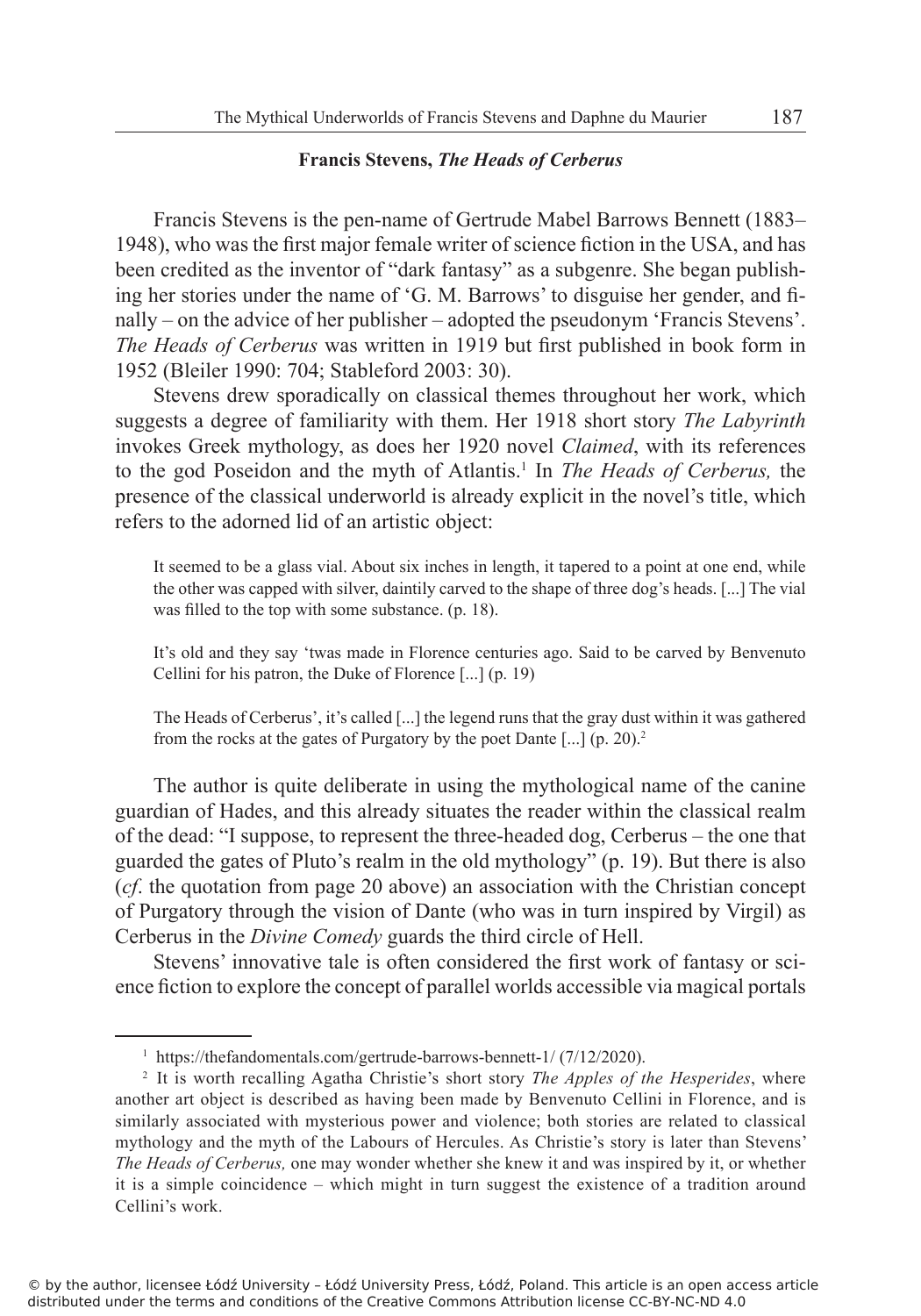(Stableford 2003: 30),<sup>3</sup> although James O'Neill's *Land Under England* (1935) already presents the same motif: after a descent through a trapdoor in Hadrian's Wall, the narrator finds himself in an eerie, silent underworld whose inhabitants communicate telepathically.<sup>4</sup>

The action of *The Heads of Cerberus* takes place in 1918 Philadelphia. Viola Trenmore, her brother Terence and an old friend of his and now a burglar, Robert Drayton, each successively open the vial which one of them has bought at an auction, and inhale the mysterious dust contained in it. As a consequence, they are transported to a strange limbo called Ulithia, although at first they are assumed to be dead. "And somehow, as Drayton talked, he knew that it was all true and that Trenmore was dead" (p. 30).

We do not know why the author chose the name Ulithia. Ulithi is an atoll in the Pacific which was a US Naval base during World War II, but this may be no more than coincidence. More plausibly we could think of resonances with the word 'utopia'. If we think of a Greek etymology, Ulithia could mean 'no stone' (from *ou* (no) and *lithos* (stone)). However, this makes no sense in relation to the actual place which Francis Stevens describes. A more tempting interpretation could relate to the name 'Ulysses', which in turn suggests the Homeric *Odyssey*  and its association with journeys.

In Ulithia the travellers meet those whom they call "the Shadow People" and "The White Weaver" who, like the Greek Moirai (the Roman Parcae), or Odysseus' wife Penelope, weave in order to stop time. From there, and through the Gateway of the Moon, they end up in a futuristic version of Philadelphia in 2118, a dystopian world with a regime which uses murderous public competitions to keep the population subjugated, and in which the oppressed are identified by the large yellow buttons they are forced to wear and are only referred to by numbers. Supreme power is exercised by a woman, and once a year she oversees competitions to the death to determine who rules alongside her.<sup>5</sup> It is worth emphasising that this idea of a female ruler in a futuristic society does not exactly represent a feminist ideology, as if it were depicting a society in which women can exercise an important role in the government; rather, the idea of such female power is presented as exceptional and dangerous, and Stevens' dystopian society is meant as a warning. In contrast with this, another story by the same author (*Friend Island* (1918)) depicts a society where women are admitted to be the superior sex (Merrick 2003: 244).

<sup>3</sup> In Greek mythology Hades could also be reached through caves or other special locations, for instance a cave at Tainaron where it was reported that Heracles dragged Cerberus up from Hades; the cave was known as a general place of descent for the dead (*cf*. Ogden, 2001: 34).

<sup>4</sup> *Cf*. Seed 2011: 81.

<sup>5</sup> Lucian, in his *The Journey down to Hades or The Tyrant*, played with the idea of the underworld as a vast city by satirically representing Hades as a bureaucracy administered by the ferryman Charon and other characters who exhibit officious concern with paperwork and accounting (Fletcher 2019: 4–5). Cities have been regularly used to embody dystopian futures (Seed 2011: 57).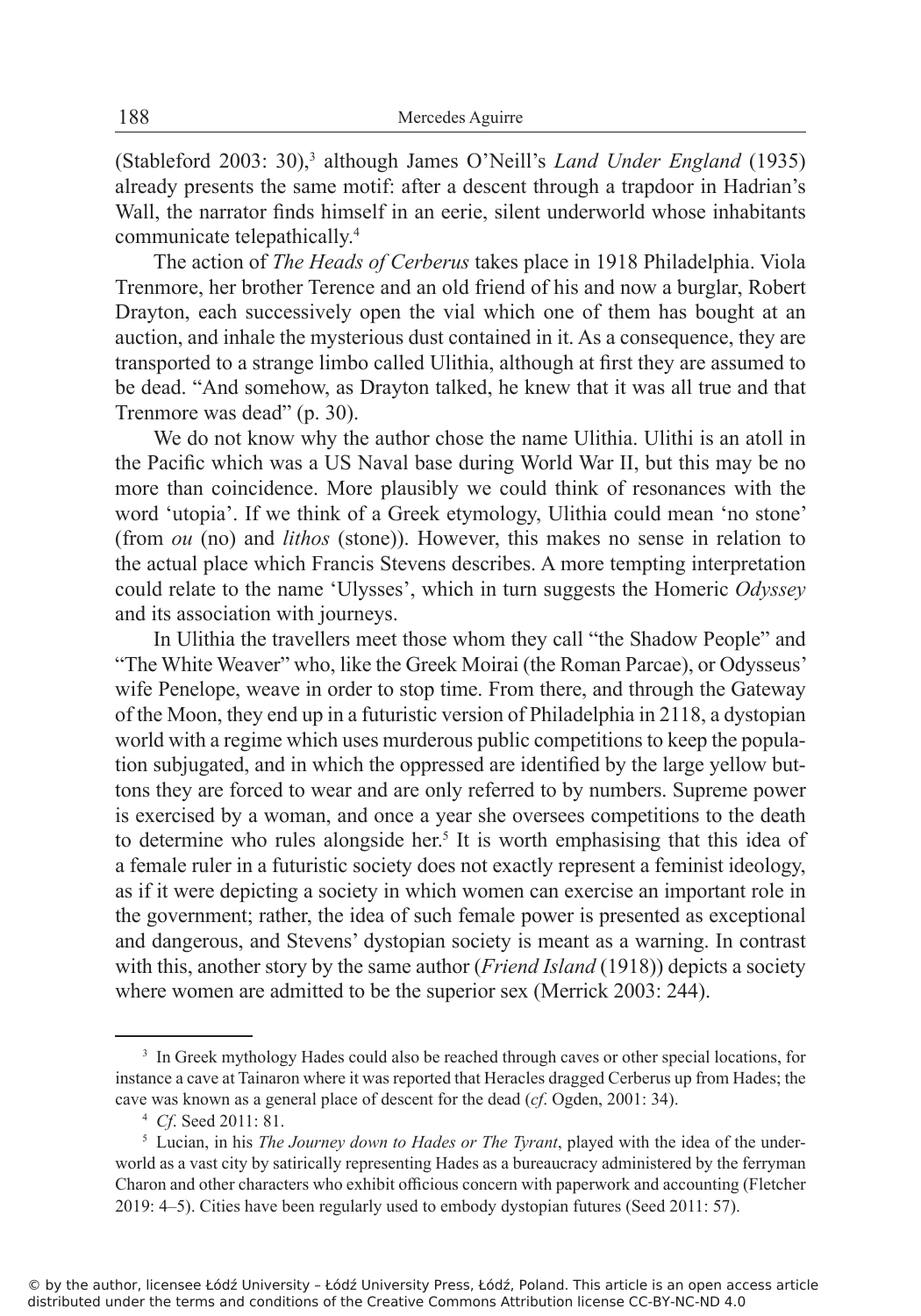In the tradition of *Gulliver's Travels* and Margaret Cavendish's *The Blazing World*, <sup>6</sup> Viola, Terry and Robert face terrible dangers in their encounter with a totalitarian society that strikes them as bizarre and disgusting (Alderman 2019: viii). When they are forced to take part in some strange and deadly games, even condemned to be dropped into the so-called 'Pit of the Past' – where there was even a monster called The God of War –, their resourcefulness enables them to escape and return to their own world.

Although the three friends' journey into the future is not modelled on the classical *katabasis* into the underworld,<sup>7</sup> it could be considered *analogous* to the pattern of the *katabasis*, and the death imagery prepares readers for a new kind of literary motif, that of the dystopian future. The theme of the voyage is indeed well known in classical myth,<sup>8</sup> although we have no examples of the voyage into the future, only anticipations of the future in predictions: for instance, when Odysseus encounters Teiresias in Hades as one of the shades of the dead, the seer makes predictions to him about his journey back to Ithaca (*Odyssey* 11. 90–151). Francis Stevens insists on the shadow-like existence of Ulithia and its inhabitants, who are considered "ghostly" and "phantasmal" (p. 194). Other references to Ulithia coincide with the idea of a place inhabited by ghosts: "Ulithia, phantom borderline of life" (p. 54). "Ulithia's ghostly phantasmal inhabitants" (p. 194).

The similarities between these phantoms and the shades of the dead in the Homeric Hades seem clear.<sup>9</sup> References to "shadows" and "thin smoke" are also frequent in Stevens' story:

The people believe implicitly that should the servants become incensed and strike that Bell, the city, the people, the very earth itself would dissolve into air, like thin smoke! (p. 113).

Even when the three friends are safely back and they try to explain what has happened to them, there is a girl, Miss Skidoo, who returned with them because she had been temporarily in contact with the dust in the vial and she disappears:

<sup>6</sup> The imaginary voyage was already a narrative form which could incorporate scathing satirical fantasies (Stableford 2003: 15).

<sup>7</sup> The Greek word *katabasis* means "going down" or "descent", although in Stevens, as in Homer, the journey to the land of the dead is part of a horizontal movement (Simonis 2014: 244): it is not literally a 'going down'. On the *katabasis* motif in science fiction films see Winkler 2001: 36–42. On the general subject of the *katabasis* as a literary genre in antiquity and visits to the underworld through three millennia of eastern Mediterranean history see Ekroth-Nilsson 2018.

<sup>8</sup> As Adam Roberts argues in relation to the travel motif both in science fiction and in Greek myth and literature: 'The roots of what we call Science- Fiction are found in the fantastic voyages of the Ancient Greek novel' (2015: 13). Lucian's *True History*, a fictional story about a journey to the Moon, can be seen as an early example of what has been described as proto-science fiction (Keen 2015: 106).

<sup>9</sup> In Book 11 of the *Odyssey* Odysseus refers to his encounter with his mother Anticleia in Hades: "I longed to embrace my dead mother's ghost; three times she vanished between my arms, like a fleeting shadow, a fleeting dream!" (206–207).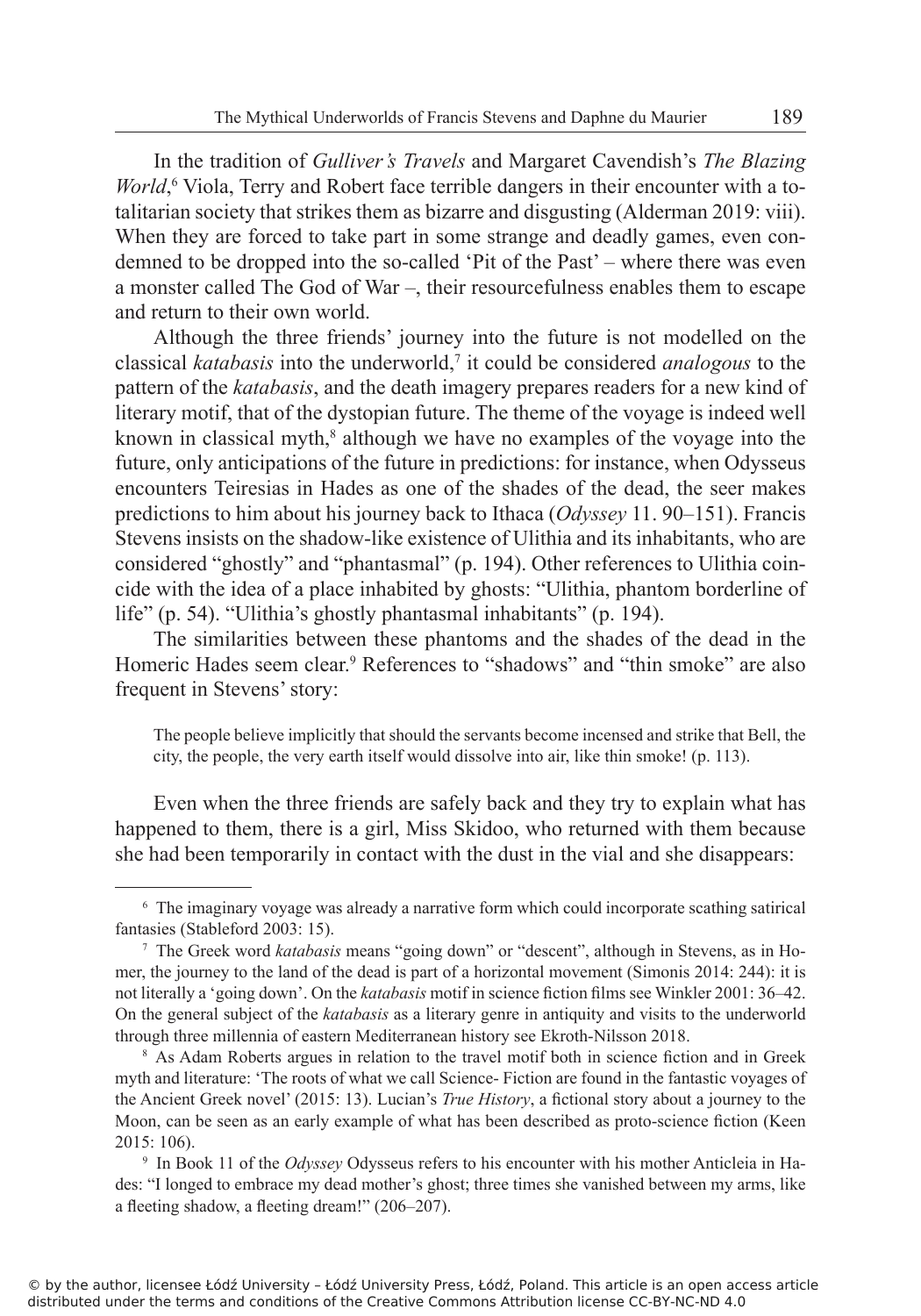In the flash of an eye the space before him was empty. Miss Skidoo had vanished more abruptly than he had himself disappeared, upon his first experience with the dust!" (p. 186) And later: "But she was nothing – a phantasm – the materialized figment of a dream  $(p. 195)^{10}$ 

In summary, by giving the name Cerberus to the vial containing the dust which acts as a magical potion to transport the characters in this story into a parallel, futuristic world, Francis Stevens already alerts the reader to look for a connection with the mythical Hades. Other features of the story do not suggest the classical underworld so explicitly, but there are certain aspects which are part of traditional patterns shared with the myth of the land of the dead.

#### **Daphne du Maurier,** *The Breakthrough*

Daphne du Maurier (1907–1989) had a long and varied writing career. She was interested in ambiguity and in crossing boundaries in many ways, one of them – but not the only one – in relation to gender boundaries and her own sexual identity and self-definition as a writer and a woman (Horner-Zlosnik 1998: 4–21). She was not primarily a writer of science fiction, but rather of suspense or even the Gothic (Horner-Zlosnik 1998: 21–30), as in her most famous novel *Rebecca* (published in 1938).<sup>11</sup> One possible affinity with science fiction – in relation to the theme of time travel – occurs in the novel *The House in the Strand*, published in 1969 (Brayfield 2007: 215)*.* But the short story *The Breakthrough*, <sup>12</sup> with its secret experiments, laboratories and fanatical scientist, evokes some of the typical motifs of science fiction, and can be more seriously considered as a contribution to this genre (Hodges 2007: 38; Hietala Lilja 2020: 7, 23–24<sup>13</sup>). At the same time, the author moves once more in her usual areas of the suspense, because, as Hietala Lilja notes (2020: 24), what could create a more suspenseful effect than a possibly insane scientist with a top-secret project?

The story is narrated by Stephen Saunders, an electronics engineer who has been recruited to work at a remote location. Although the ostensible purpose is the conducting of secret military experiments, Stephen soon discovers that the scientist in charge (Mac Lean, known as Mac) is in fact attempting to extract the

<sup>&</sup>lt;sup>10</sup> Also in Homer, in the *Iliad* (23.65-92), when the ghost of Patroclos appears to Achilles in a dream while he is asleep, he vanishes like smoke (for these and other examples see Aguirre 2014: 59–60).

<sup>&</sup>lt;sup>11</sup> Most of the book by Horner-Zlosnik examines the works of Du Maurier in relation to her sexual ambiguity and to the Gothic as a literary genre.

<sup>12</sup> Written in 1964, and published for the first time in 1971 in the collection of short stories *Not after Midnight and Other Stories*.

<sup>&</sup>lt;sup>13</sup> Hietala Lilja (2010: 23) notes the use of technical vocabulary, especially at the beginning of the story, which situates the reader within the genre of science fiction. On experiments in the beginnings of the science fiction genre see Stableford (2003: 18–22).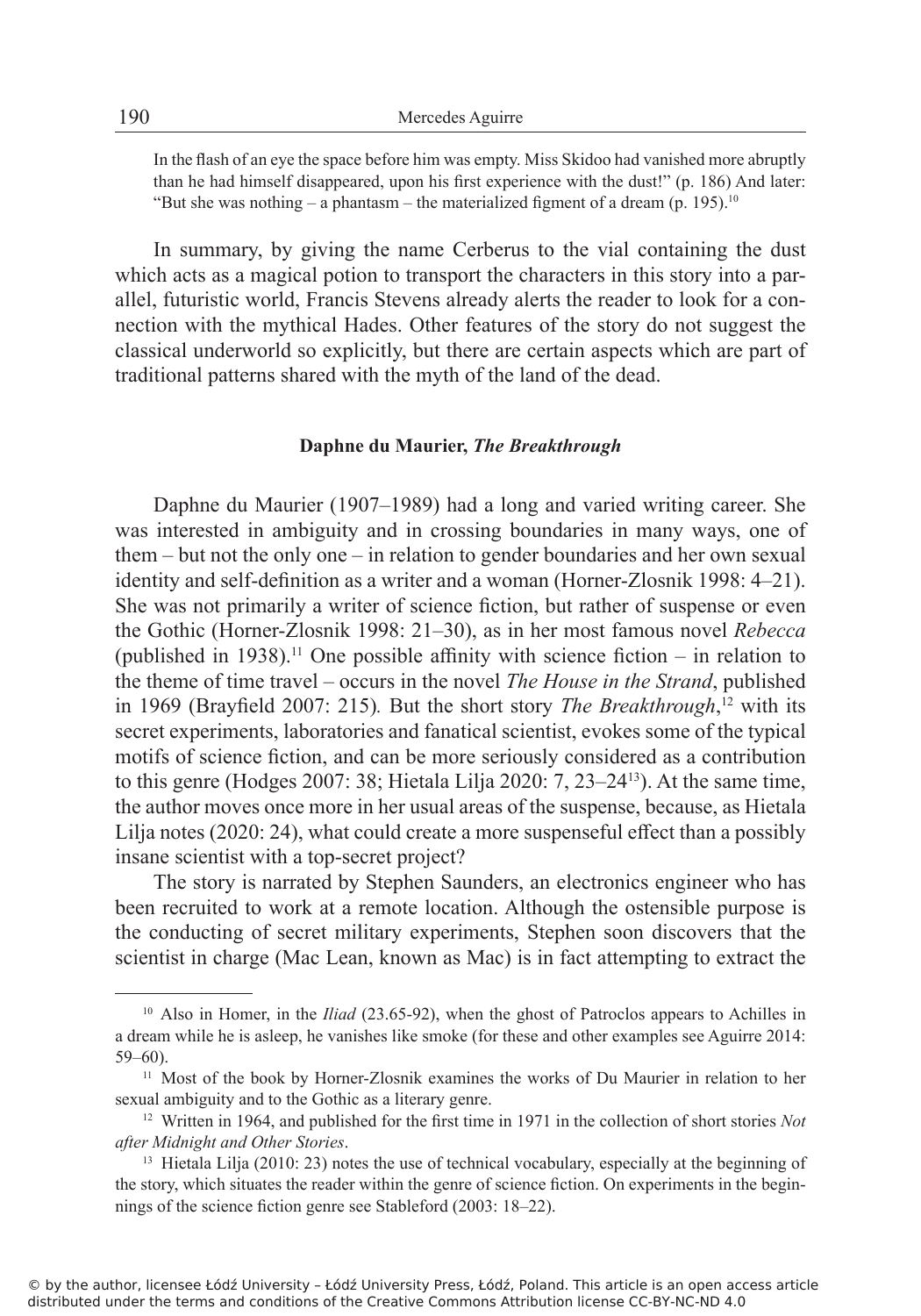essence of life, by developing a machine which will make it possible to trap the energy released by people when they die.

The setting is Saxmere, an isolated place on the East coast of England; such a marginal place seems appropriate for experiments relating to death and the afterlife. In the past it has been a radar station, but the present project is of an entirely different nature. When Saunders arrives at the railway station, he is met by a car to take him to his final destination. During the journey, the description of the surroundings recalls some of the topographical features of Hades:

The sandy track topped a rise and there below us, stretching into infinity, lay acre upon acre of waste land, marsh and reed, bounded on the left by sand-dunes with the open sea beyond (p. 230).

The marsh and the reeds suggest the proximity of water, which might in turn suggest the underworld rivers and the voyage across water, not only Odysseus' voyage to the land of the Cimmerians in Book 11 of the *Odyssey* (13–15) where he encounters the dead, but also the voyage which the souls of the dead had to take across the river Styx to reach Hades. It is worth remarking that in the 1975 film for television based on Du Maurier's story, the journey includes a ferry which crosses the water to the buildings which are the destination, suggesting unambiguously the voyage to the underworld and the crossing of the Styx. Stephen's journey then becomes a *katabasis*, where the first creature he meets is the guard Alsatian dog, Cerberus, a name which obviously recalls the monster who guards the gates of Hades.<sup>14</sup> In his own journey to the underworld – as related by Virgil in book 6 of the *Aeneid* (418) – Aeneas also meets the monster Cerberus lying in a cave in front of him. So, the name Cerberus here, as in the previous story, gives the reader an unambiguous link with the classical world of the dead.

The driver who takes Stephen to his destination is Ken, a young boy suffering from leukaemia. Ken is a necessary element in the plot, as he will be used in the experiment at the moment of his death. Another important character is Niki, a little girl who suffers from some sort of mental disability. A vulnerable child, the only survivor of identical twins, she will be used in connection with what the experimenters call Force Six:

He believes that when he puts out the call it connects Niki with what he calls Force Six, which in her case is doubled because of the dead twin. [...] Do you mean, I asked, that when the call goes through the dead twin somehow takes over? [...] Good Lord, no! There's nothing left of poor Penny but electric energy, still attached to her living twin. That's why Niki makes such a useful guinea-pig. (p. 249).

On the one hand we have the idea of the twin girls, and the concept that the dead girl passes her supernatural force to her surviving sister; on the other hand, there is the notion of the force or vital energy as the double of the self. The idea

© by the author, licensee Łódź University – Łódź University Press, Łódź, Poland. This article is an open access article distributed under the terms and conditions of the Creative Commons Attribution license CC-BY-NC-ND 4.0

<sup>&</sup>lt;sup>14</sup> See note 7.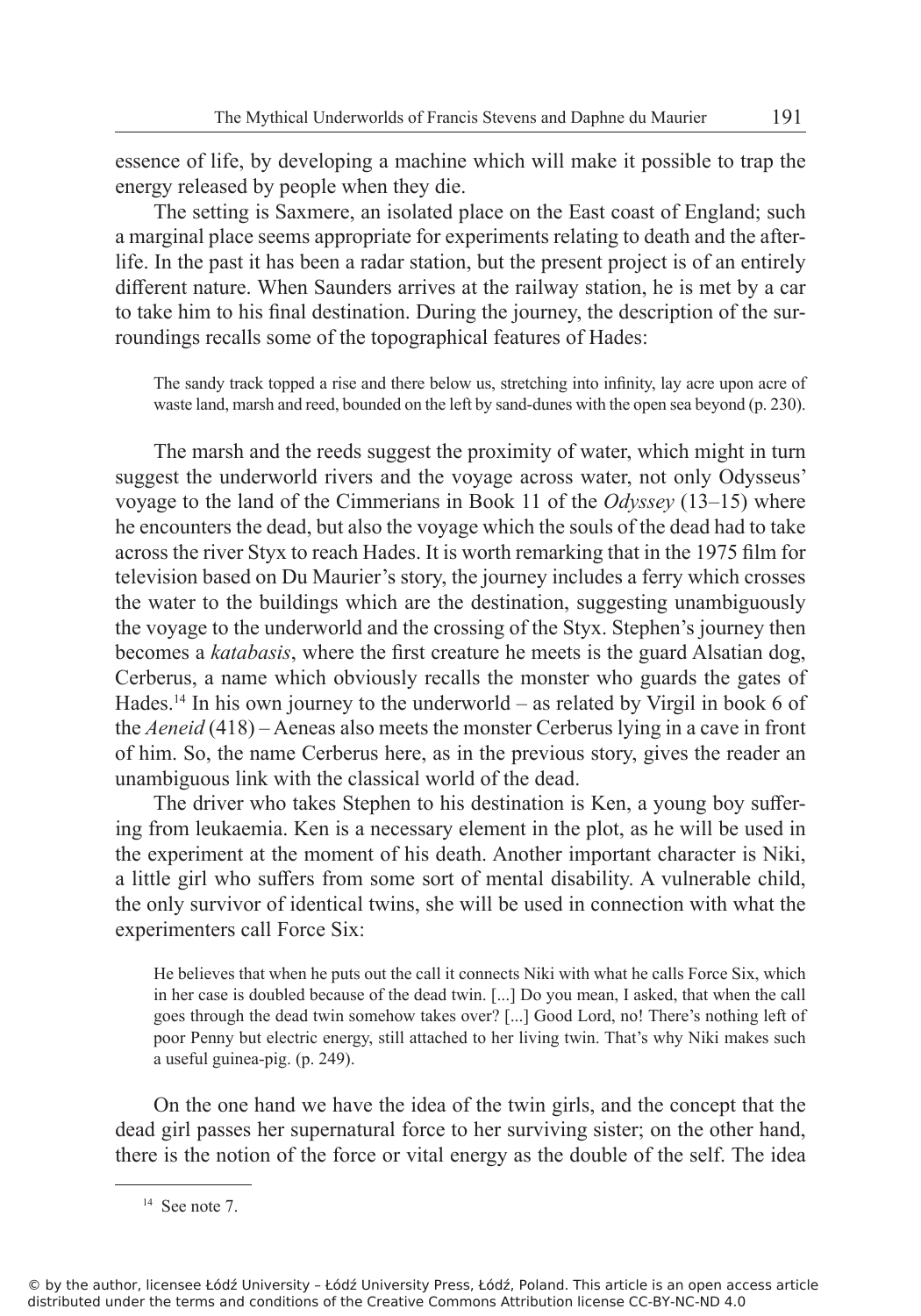of the shadow or the double also appears in other works by du Maurier (such as the novel *The Scapegoat* (1957) and the short story *Don't Look Now* (1971)). The double is also, of course, a significant motif in science fiction: one thinks of the classic film *Invasion of the Body Snatchers* (1956), or the replicants in the 1982 film *Blade Runner* and its 2017 sequel *Blade Runner 2049.*<sup>15</sup>

There is one more name in du Maurier's story related to the classical Hades: Charon. "... a computer capable of speech, though its vocabulary was limited and the actual 'voice' was far from perfect [...] I call it Charon 1. (p. 237).

Du Maurier adds an explanation which confirms her intentional and conscious use of references to the Greek underworld: "Charon, if I remember rightly, was the ferryman who conveyed the spirits of the dead across the Styx". (p. 237).

There are even other computers, called Charon 2 and Charon 3, which are meant to work together in the final experiment: "We are geared and ready for the great experiment, when Charons 1 and 3 will be used in conjunction..." (p. 242).

And that will be called 'Operation Styx', with another name deriving from the classical underworld: "Phase two of Operation Styx consisted of bringing the operating table in here, placing it between the three Charons, and connecting up with an oxygen unit alongside" (p. 255).

The computers can in turn capture and manipulate the 'vital spark' – in other words, the soul. The experiment will push the boundaries of technology and, as the scientist affirms: "if we succeed, [...] we shall have the answer at last to the intolerable futility of death." (p. 243).

Once again Du Maurier alludes to the Greeks, in this case comparing the scientific experiment with ancient myth and belief: "The energy is there, you know, when it leaves the body on the point of death. [...] all that energy escaping as we die [...] the Greeks believed in it [...]." (p. 241)

The text indeed refers to the *psyche* –the soul or breath which the Greeks thought flew from the body at the moment of death,<sup>16</sup> and was thus often represented in vase-painting as a small human figure with wings, which could sometimes also represent the souls of the dead on their way to Hades (Aguirre 2014: 57–58).

As Ken lies at the point of death, he is put under hypnosis along with Niki. The idea of putting a person in a suspended hypnotic trance at the moment of death reminds us of Edgar Allan Poe's famous short story *The Facts in the Case of M. Valdemar* (published in 1845), which might indeed have inspired Du Maurier. Initially it seems the experiment has been a success, with the computers showing that Ken's energy has been captured. But after the point of Ken's death Niki, still under hypnosis, reports that Ken is asking the experimenters to let him go, and

<sup>&</sup>lt;sup>15</sup> The motif of the double or *Doppelgänger* is a common theme in horror literature as well as science fiction (Kogel-Schaefer 2011).

<sup>16</sup> On the theme of the *psyche* see, among others, Bremmer (1983).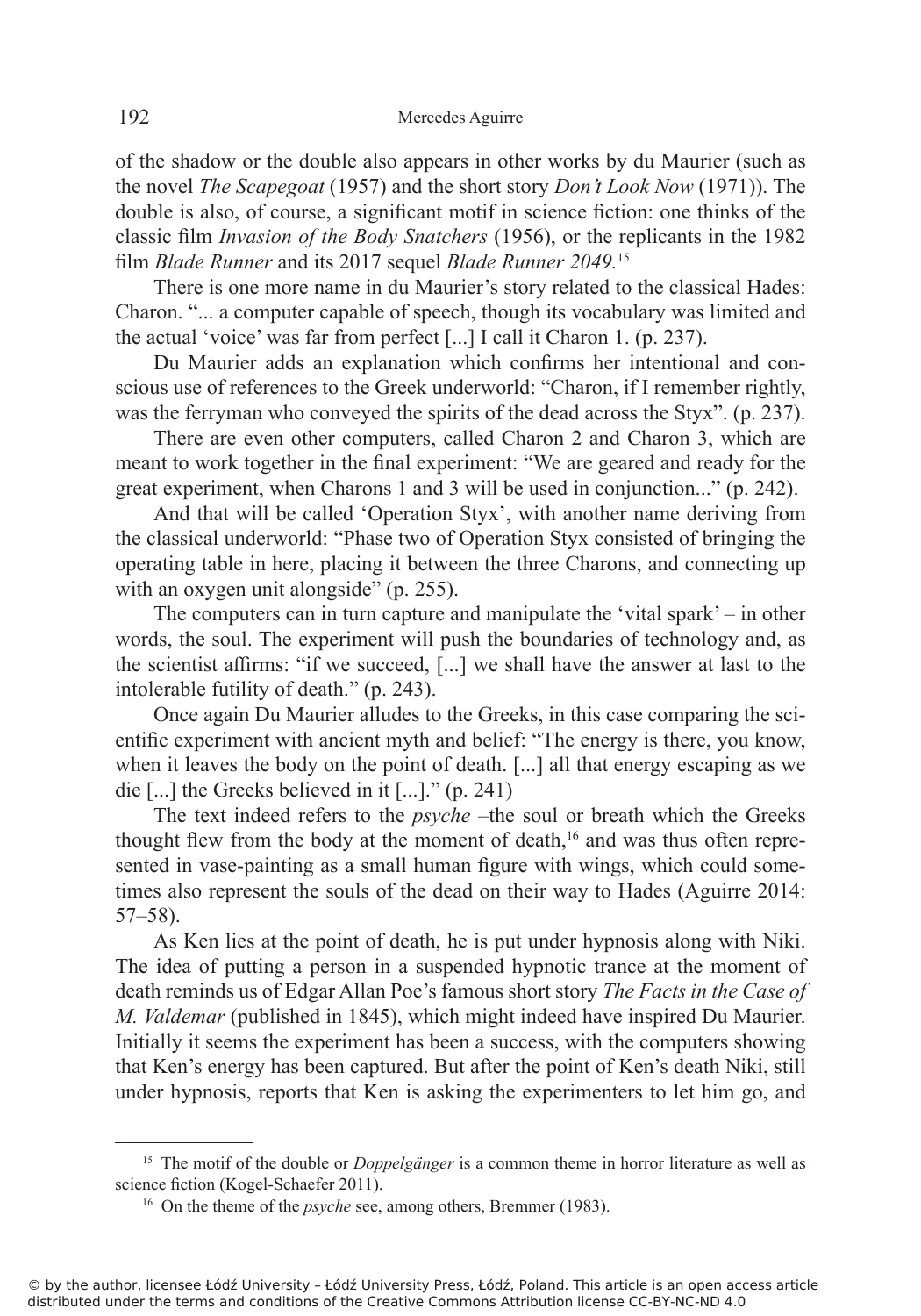they realise that they may have captured more of Ken than his psychic energy. Horrified, they disconnect the apparatus and release the energy.

Du Maurier's story hedges its bets between the supernatural and science fiction. In the end, it does not give the impression of providing a definitive solution to the complicated and imaginative plot; or, at least, it is a disappointing solution, even if in a way it expresses the success of the experiment. In the process of constructing her idea of the classical underworld, Du Maurier is more intensely involved than Francis Stevens. Du Maurier was always fascinated by questions of life and death: apparently she herself believed in an afterlife, and, although she did not pretend to have any idea what it consisted of, she often posed the question about it (Hodges 2002: 38). It is clear that, as she had a strong knowledge of classical myths,<sup>17</sup> in this story she tries to convey the idea of death and the afterlife through the motifs and names of the classical underworld.<sup>18</sup> The story reveals its relationship with classical antiquity above all through the presence of proper names from myth, which help to assure a continuity between the characters of the story and the reader through the assumption of a shared cultural background, in this case in connection to the world of the dead.<sup>19</sup>

In the two stories that I have discussed above, Stevens and Du Maurier explore two well-established thematics of science fiction: the voyage into the future and the scientific experiment. In so doing, they engage repeatedly with the myths of classical antiquity; and they do so in different ways. Neither story refers explicitly to a journey to the underworld, nor are they adaptations of any specific ancient literary version of the descent to the underworld. But they do incorporate concepts, motifs and names which are rooted in the Classical tradition, and which help to elaborate an imaginary world in which the reader can listen to insistent resonances of the mythology of the Greco-Roman world of the dead.

#### **Bibliography**

Aguirre, M. (2014). *Caracterización y representación de los fantasmas en la antigua Grecia in Fantasmas, aparecidos y muertos sin descanso*. In: M. Aguirre, C. Delgado, A. González-Rivas (ed.). Madrid: Abada. 55–65.

Alderman, N. (2019). "Introduction" to Francis Stevens, *The Heads of Cerberus*. New York: Modern Library. https://doi.org/10.1515/9781618110558-001

<sup>&</sup>lt;sup>17</sup> As was confirmed personally to the author of this article by Du Maurier's son Kits Browning: "My mother was extremely well read and quite an expert on classical mythology" (19th August 2014).

<sup>&</sup>lt;sup>18</sup> Heeley (2007: 124–132) remarks that Du Maurier expressed her thoughts and feelings on both Christianity and paganism, rebelling against traditional Christian religion, respecting tradition and celebrating pagan aspects of Earth as mother goddess and the power of chthonic forces.

<sup>&</sup>lt;sup>19</sup> Although Du Maurier used classical myths in other works (especially short stories such as *Ganymede* and *Not until Midnight*) it is interesting that she has chosen to use it here in particular, in a subject related to death, as if she were giving a transcendent importance to this theme.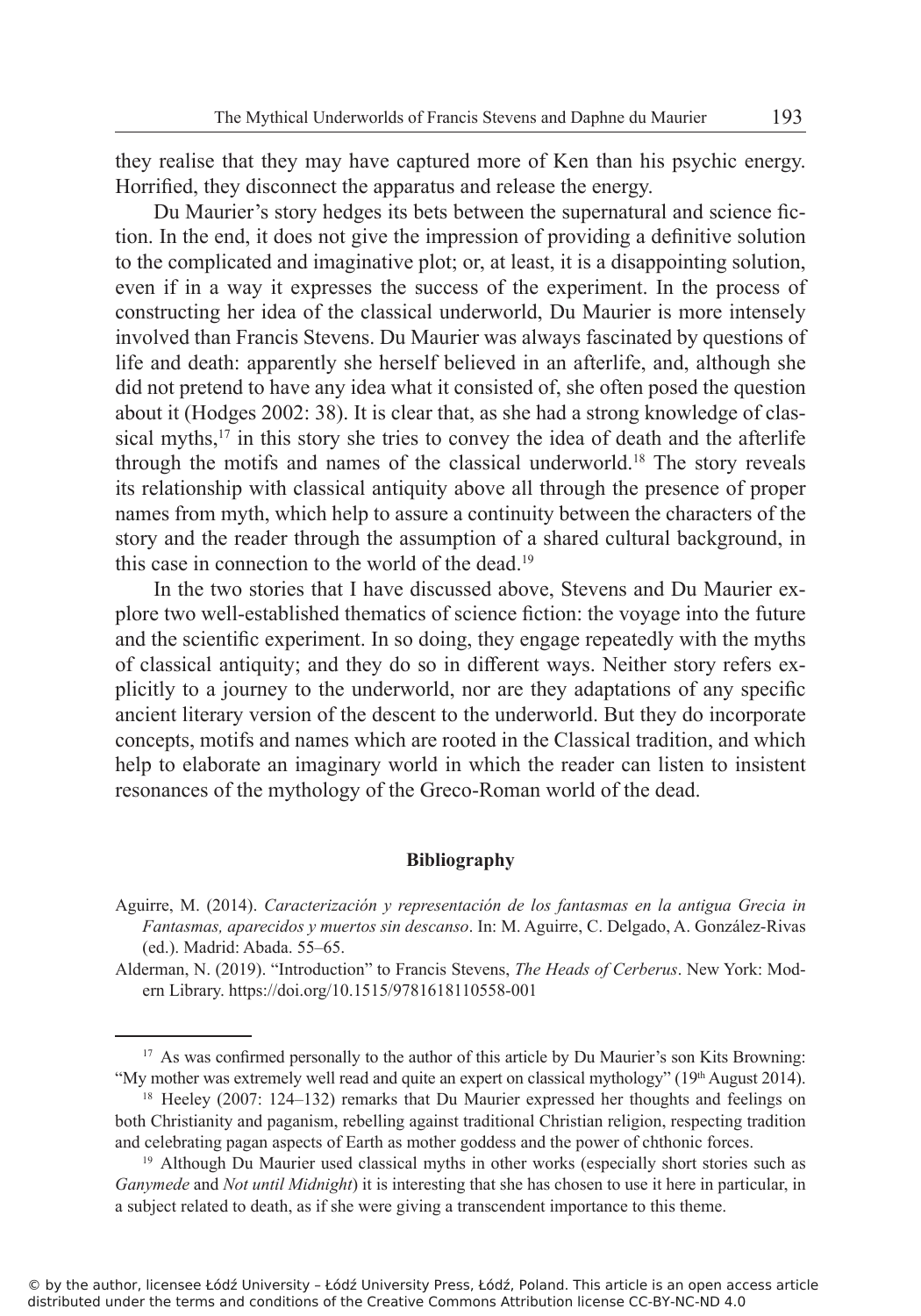Armitt, L. (ed.). (1991). *Where no man has gone before: Women and science fiction.* London–New York: Routledge.

Bleiler, E.F. (1990). *Science Fiction. The Early Years.* Kent, Ohio: Kent State University Press.

Bost-Fiévet, M., Provini, S. (2014). *Sur des pensers anciens faisons des mondes nouveaux*. In: M. Bost-Fiévet, S. Provini (ed.). *L'Antiquité dans l'imaginaire contemporain. Fantasy, science-fiction, fantastique*. Paris: Classiques Garnier. 273–283.

- Brayfield, C. (2007). *The House of the Strand.* In: *The Daphne du Maurier Companion*. London: Virago Press. 210–216.
- Bremmer, J. (1983). *The Early Greek Concept of the Soul*. Princeton: Princeton University Press. https://doi.org/10.1515/9780691219356
- Cornillon, C. (2014). *Moi, Thésée, je decouvrirai les chemins de l'espace*. In: M. Bost-Fiévet, S. Provini (eds.). *L'Antiquité dans l'imaginaire contemporain. Fantasy, science-fiction, fantastique*. Paris: Classiques Garnier. 175–186.
- Du Maurier, D. (2006). *The Breakthrough* in *Don't Look Now and Other Stories*, London: Penguin.
- Ekroth, G., Nilsson, I. (eds.). (2018). *Round Trip to Hades in the Eastern Mediterranean Tradition: Visits to the Underworld from Antiquity to Byzantium*. Leiden: Brill. https://doi.org/10.1163/9789004375963
- Fletcher, J. (2019). *Myths of the Underworld in Contemporary Culture*. Oxford: Oxford University Press. https://doi.org/10.1093/oso/9780198767091.001.0001
- Hall, E. (2012). *The Return of Ulysses*, London: I.B.Tauris.
- Heeley, M. (2007). *Christianity versus Paganism: Daphne du Maurier's Divided Mind*. In: H. Taylor (ed.). *The Daphne du Maurier Companion*. London: Virago Press. 122–132.
- Hietala Lilja, J. (2020). *Anticipation, Uncertainty and Concern for Characters: Suspense in Daphne du Maurier's Short- Story Collection Don't Look Now*. MA Thesis, Helsinki: Helsingin yliopisto.
- Hodges, S. (2007). *Editing Daphne du Maurier*. In: H. Taylor (ed.). *The Daphne du Maurier Companion*. London: Virago Press. 25–43.
- Horner, A., Zlosnik, S. (1998). *Daphne du Maurier. Writing, Identity and the Gothic Imagination*. London: McMillan Press. https://doi.org/10.1057/9780230378773
- Keen, A. (2015). *Mr*. *Lucian in Suburbia: Links Between the True History and The First Man in the Moon*. In: B.M. Rogers, B.E. Stevens (eds.). *Classical Traditions in Science Fiction*. Oxford: Oxford University Press. 105–120.
- Kogel, D., Schaefer, I. (2011). *The Doppelgӓnger motif in Science-Fiction film*. In: S. Georgi, K. Loock (eds.). *Of Body Snatchers and Cyberpunks: Student Essays on American Science-Fiction*. Gӧttingen: Universitӓt Gӧttingen. 125–141. https://doi.org/10.17875/gup2021-1678
- Merrick, H. (2003). *Gender in Science Fiction*. In: E. James, S. Mendelsohn (eds.). *The Cambridge Companion to Science Fiction*. Cambridge: Cambridge University Press. 241–252. https://doi. org/10.1017/CCOL0521816262.019
- Ogden, D. (2001). *Greek and Roman Necromancy*. Princeton: Princeton University Press. https:// doi.org/10.1515/9780691207063
- Provini, S., Bost-Fiévet, M. (2014). *L'antiquité gréco-latine dans l'imaginaire contemporain, Introduction générale*. In: M. Bost-Fiévet, S. Provini (eds.). *L'Antiquité dans l'imaginaire contemporain. Fantasy, science-fiction, fantastique*. Paris: Classiques Garnier. 15–34.
- Roberts, A. (2006). *The History of Science Fiction*. Basingstoke: Palgrave Mcmillan. https://doi. org/10.1057/9780230554658
- Rogers, B.M., Stevens, B.E. (2015). *Classical Traditions in Science Fiction*. Oxford: Oxford University Press.
- Seed, D. (2011). *Science Fiction. A Very Short Introduction*. Oxford: Oxford University Press. https://doi.org/10.1093/actrade/9780199557455.001.0001
- Simonis, A. (2014). *Voyages Mythiques et passages aux enfers*. In: M. Bost-Fiévet, S. Provini (eds.). *L'Antiquité dans l'imaginaire contemporain. Fantasy, science-fiction, fantastique*. Paris: Classiques Garnier. 241–252.